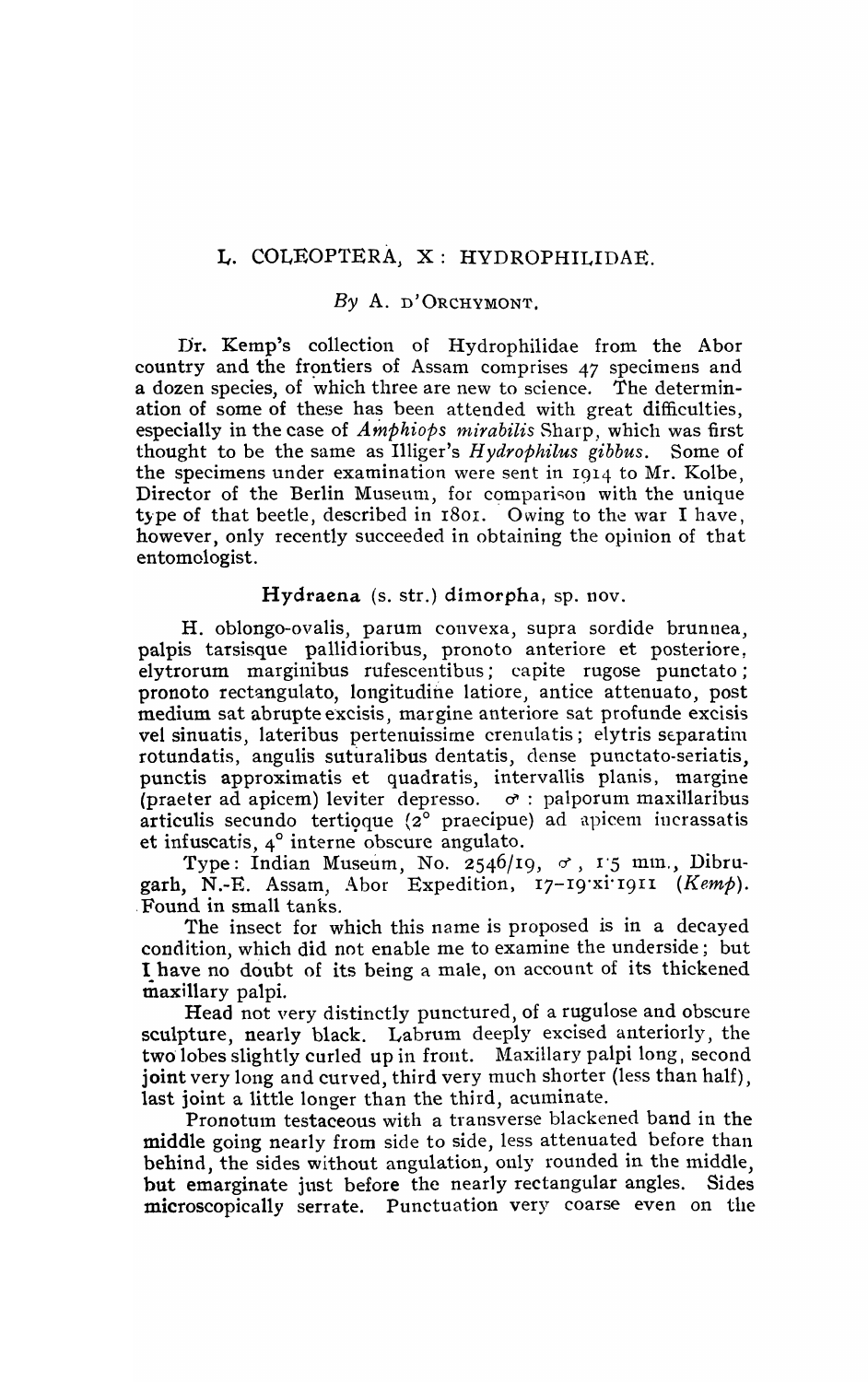sides. Lateral foveae conspicuous and joined together by a longitudinal impression. Anterior and especially posterior transverse im pressions nearly effaced.



Elytra elongate with numerous coarse series of nearly quadrate punctures and an intercalate short sutural series; the series still indicated on the apex, intervals very narrow and not carinate; pubescence very short; sides explanate and lighter in colour, the apex separately rounded with the sutural angie produced to a microscopic tooth.

Male (fig. 1) with the second joint<br> *morpha*, sp. nov. Maxillary of the maxillary palpi very incrassate of the maxillary palpi very incrassate palpi. **palpi.** and infuscate on its second half, third .joint also thickened towards the apex

but to a lesser degree, last joint faintly angulate beyond middle, on the inner side; the anterior border of the pronotum seems also more deeply emarginate in the male.

I have seen a cotype  $(9)$  of this new species, No. 2990/I9, from the same locality, taken on the same date also by Dr. Kemp. This form is very distinct from my newly described *H. indica* and from G. C. Champion's *H. bihamata, cirrata* and *maculicollis*, also from India.

# Hydrochus annamita, Regimbart.

Eight specimens from Dibrugarh, N.-E. Assam, 17-19'xi' 1911, in small tanks (Nos. 2547/19 and 2549/19), have been so labelled on comparison with Régimbart's description. According to this author the species is somewhat variable; in the beetles before me the punctures of the elytra appear to be less polyhedric and the interspaces less narrow, as noticed in the typical specimens from Annam.

### Hydrochus ? binodosus, Motschulsky.

On account of the general form and of the hind tubercle on the 5th interspace, I should refer to this name one specimen (No. 2548/19) captured in small tanks at Dibtugarh, N'.-E. Assam; Abor Expedition, 17-19'xi'1911 (Kemp). But the femora are of a light colour, infuscated on the knees, instead of " presque noires," as Motschulsky says of his species. Motschulsky's forms *(violaceomicans, opacus and binodosus)* are from the " East Indies " without other indication: no author has met with them since the time they were too briefly described in 1860 and they are therefore insufficiently known. As to the two first species (H. violaceo $micans$  and  $opacus$ ) they must be closely allied, if not identical, with Nietner's *H. lacustris* of 1897. Judging from the description, the same may be said of Fairmaire's *latitans* (1888) from Tonkin.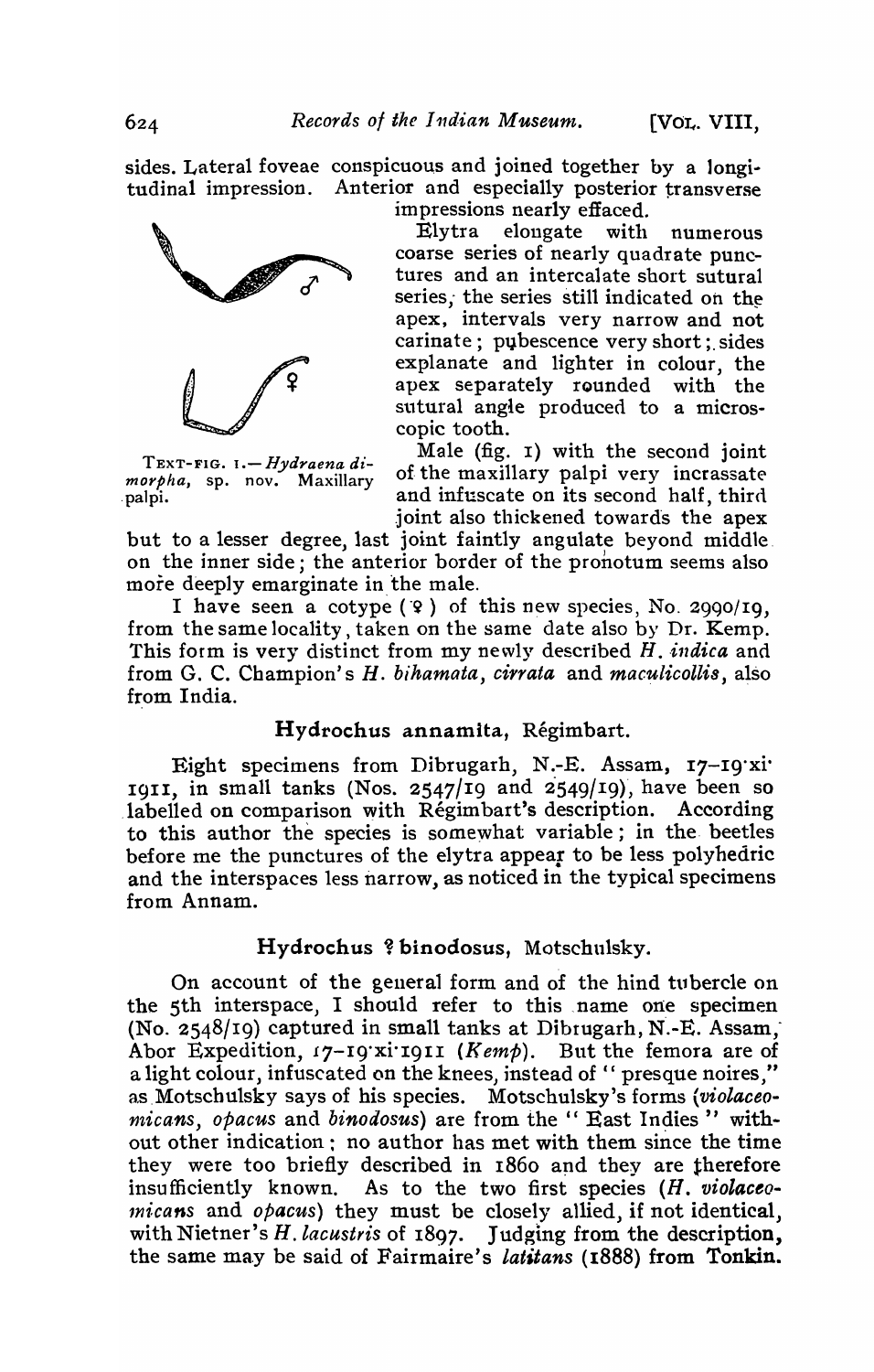#### Coelostoma stuItum, Waiker.

One specimen (No. 4145/19) measuring  $4\frac{1}{2} \times 2\frac{3}{4}$  mm. from Dibrugarh, N.-E. Assam, 17-19<sup>.</sup>xi<sup>1</sup>1911 (*Kemp*), differs from the normal C. *stultum* from India, Indo-China, Java and Borneo, in the punctuation of the upper surface being finer and less dense and in the femora and epipleura beipg rather black and not as usual of a very obscure red. The ventral segments are conspicuously red-spotted on the sides. Otherwise it has the narrow scutellum and long tarsi of C. *stultum* and the first joint of the intermediate tarsi is also much more elongate than the second. It is perhaps a slight variety of that wide-spread species.

### Coelostoma horni, Régimbart.

Under stones on the bank of the Dihang River, Janakmukh, 17 $\overline{x}$ ii<sup>1</sup>1911 (600 feet), one specimen was found (No. 4152/19) with the sides of the elytra more coarsely punctured than is usually the case in individuals examined from Ceylon.

I have ascertained myself by comparison with the type in the Paris Museum that the species is a good one, at least not the same as C. *orbiculare* F. It belongs to an aberrant and hitherto unnoticed series, of which there are more, with the intermediate femora very densely and closely clothed beneath with silky hairs (not disjoined setae and brilliant interspaces as in C. *orbiculare),* first ventral segment carinate and prosternal process toothed anteriorly. The claws of the tarsi have a tooth-like process on the base. Neither of these important characters were noted in the original description, the specimen having apparently not been examined from the ventral side, as it was glued to cardboard. Otherwise, and superficially, C. *horni* is very like C. *stultum*, but smaller, having also the maxillary palpi of a clear yellow colour.

### Dactylosternum hydrophiloides, MacLeay.

Dr. Kemp has obtained a good series of this pretty common Indo-Malayan species at Rotung (I400 feet), 28·xii· 191 I) under bark (Nos. 2592-2605/19), and one example (No. 2606/19) at Sadiya, N.-E. Assam, 27'xi'I9II, under a dead plantain tree.

#### Paromicrus annandalei, d'Orchymont.

Ann. Soc. Ent. Fr. LXXXVIII, p. 130 (1919).

Oblongo-ovalis, postice sat angustatus, sat convexus, nitidus, rubro-ferrugineus, haud infuscatus; capite prothoraceque sat dense perminutissime punctulatis, hoc lateribus vix et angustissime explanatis; elytris postice stria suturali tenui munitis, lateribus undique angustissime explanatis, decem-seriatim punctatis, seriebus posterioribus parum impressis, intervallis fere planis, secundo primo tertioque haud latiore, intervallo quoque serie punctulorum minutorum munito; mesostiti parte elevata aream rhomboidalem, elevatione longitudinali tectiformi instructam, formante.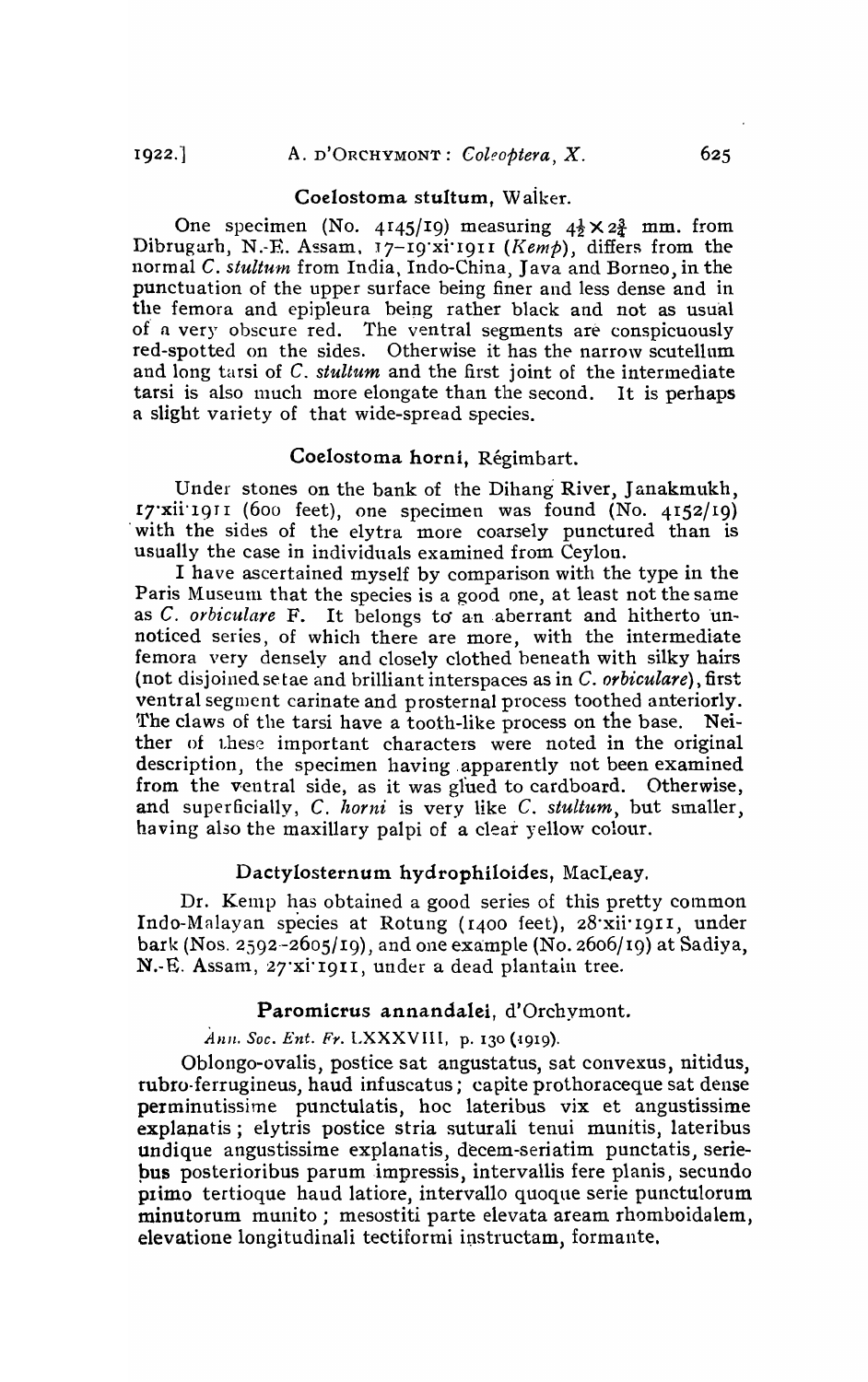Type: Indian Museum, No. 3273/19,  $1 \times 0.7$  mm., Rotung, Abor Expedition, 26'xii'1911, 1400 feet (de Courcy), unique.

This species, the very smallest known, was included by me in the table of the genus I published in 1919. It is of a reddish ferrugineous colour and' can. be distinguished from all the forms described, not only by the very small size, but also by the mesosternal process being longitudinally and highly tectiform throughout its whole length. The elytra are narrowly laminate and dilated on their sides, also the sides of the pronotum, the lamination being here, however, still more narrow. The 10 elytral series of tolerably coarse punctures are not impressed, the inner one being only a trifle deeper towards the. apex, near the very shortened sutural stria or rather sutural impression. The punctuation of the interstices is nearly as coarse as the principal one, forming a single row on each interstice (secundar series).

Form oblong-oval, narrowed behind and moderately convex. The head and pronotum are devoid of the transversely impressed scratches found in other species and the interstices between the very microscopic punctures are shining (69 diameters).

### Helochares (Hydrobaticus) lentus, Sharp.

One specimen of this common species was met with by Dr. Kemp in small tanks at Dibrugarh, N.-E. Assam, 17-19·xi· 1911 (No. 4I41/19).

A second individual of smaller size and with the punctuation of the pronotum coarser and more densely distributed seems to belong to a variety of it. A similar specimen in my collection (Cochinchine) has been seen by Régimbart and named by him  $H$ .  $lentus$  var?

### Helochares (s. str.) kempi, sp. nov.

Parvissimus, subdepressus, obscure niger, limbo elytrorum anguste prothoracisque aliquantum latius rufo, capite utrinque ante oeulos translucide ac rufescenter maculato; palpis mediocribus cumque genibus, tibiis et tarsis rufis; palporum maxillaris ultimo articulo penultimo aliquantum longioribus; supra subtiliter punctatus. Elytra sine striae. Mentum evidenter excavatum. Subtus niger; segmenti ultimi marginis posterioris perparvule excisis.

Type: Indian Museum, No. 4148/19,2 mm., Yembung, Abor Expedition, 1100 feet,  $19^{\prime}$ i 1912 (Kemp).

Three specimens of this very interesting species were secured at Yembung, on the banks of a stream, under stones. It is the smallest insect of the gen us, having the appearance of a *Limnebius,*  readily distinguished by the -deep black colour, much polished surface, lack of striae and of mesosternal carina and also by the very minute and ciliated notch on the extremity of the 5th ventral segment. The last joint of the maxillary palpi is, however, a little longer than the preceding one, this character being generally the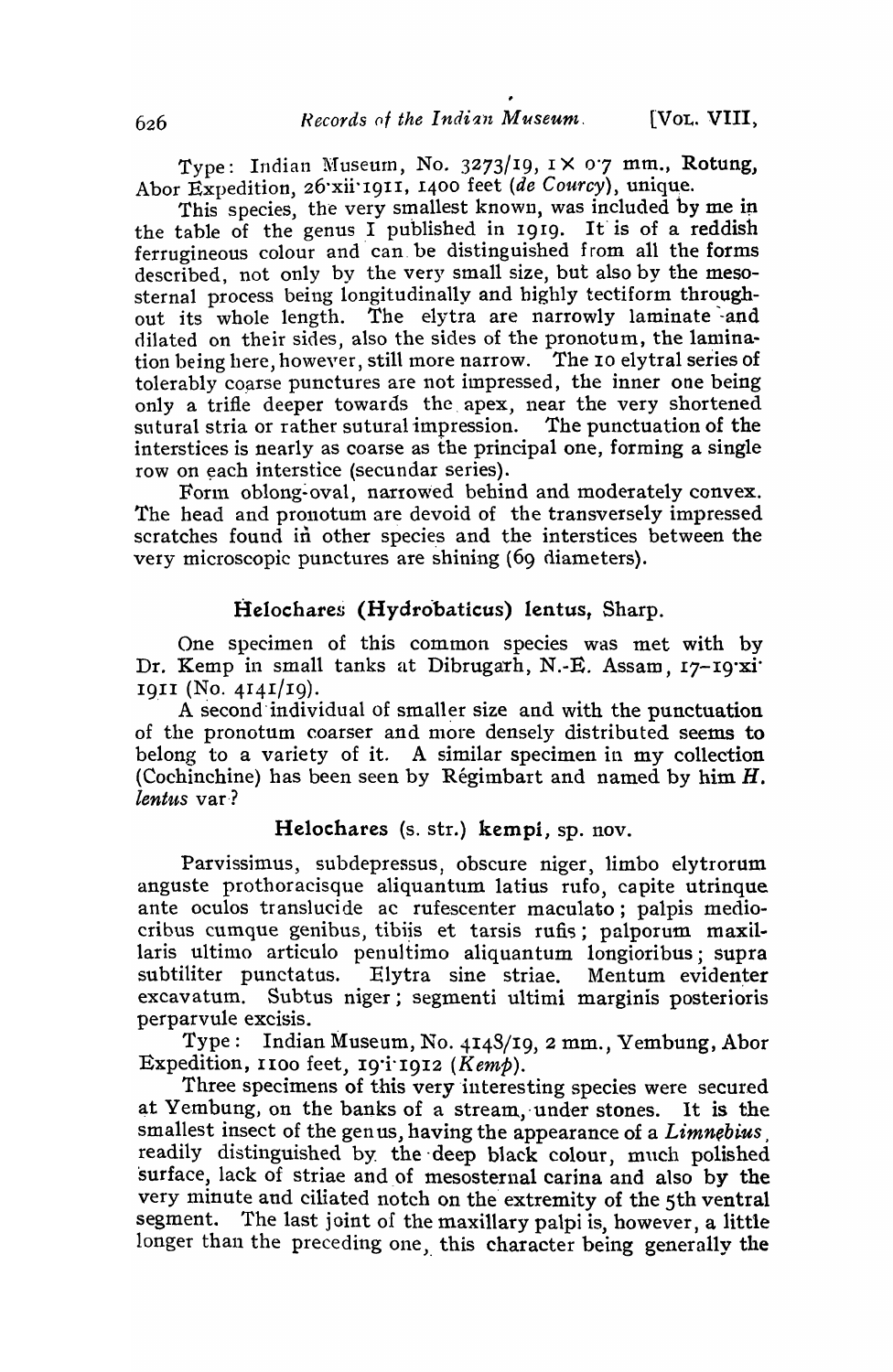opposite in the genus *H elochares.* I believe this species to be not closely allied to any other of the group.

Head with closer and deeper punctuation than on the pronotum, distinct impressed antenno-frontal and backwards disappearing sagittal sutures. Gular sutures broadly separated. Prefrons red on each side, with slightly emarginate and microscopically striolate anterior margin, a group of a few coarser antero-external systematic punctures and any dispersed intraocular ones along the antenno-frontal suture. Labrum very broadly transverse, slightly emarginate, with microscopically striolate surface and very irregularly placed punctures. First joint of antennae not ·very long, 2nd pyriform, a little shorter, 3rd to 5th becoming regularly broader, 4th very small, 6th subhemispherical, supporting the three-jointed pubescent club, 7th and 8th of equal size, 9th ovoid<br>and much larger. Maxillary palpi of moderate length, a little Maxillary palpi of moderate length, a little longer than the antennae, not darkened at the apex, length of joints in the proportion of  $I/I2$ ,  $I$ ,  $9/I2$ ,  $I0/I2$ ;  $2n\overline{d}$  joint thickened on the apex, straight on the anterior convex on the posterior margin, 3rd obconic., 4th thickened in the middle, cut off at the apex and slightly longer than the preceding one. Mentum polished, with dispersed and irregularly disposed punctures, much excavated in front.

Pronotum of a deep black colour, with both sides red-margined, anterior angles rounded, posterior more angular. Anteroexternal systematic series of coarser punctures placed near the anterior margin, straightened obliquely to the anterior angle and then abruptly turned backwards along the external margin so as to reach the little medio-external group. Scutellum a little longer than wide with curved sides and very faint punctures. Elytra not enlarged behind, punctured like the pronotum without sutural or transparent striae, deep black, only very narrowly red-margined. There are three regular discal series of very largely separated and anteriorly effaced systematic punctures, also an exterior one more prolonged on the front margin and a little more furnished with punctures. Exterior margin provided with irregularly placed coarser punctures

Underside black, finely pubescent on the whole surface except an unpunctured and shining oblong spot on the metasternum, just before the posterior coxae. Thighs all pubescent except on the knees, which are of the same red colour as the trochanters, tibiae and tarsi. Claws with a faintly toothed process on the base.

Helochares (s. str.) minutissimus (? Kuwert, r890).

Régimbart, Ann. Soc. Ent. Fr. LXXII, pp. 27; 94, 339 (1903).

A single  $\sigma$  of the species taken by Dr. Kemp in small tanks at Dibrugarh, N.-E. Assam, 17-19 xi 1911 (No. 4147/19).

I have compared this beetle with a large series in my cabinet -Pondichery and Genji, viii 1901—and am not able to point out differences. This series was named by Régimbart who referred the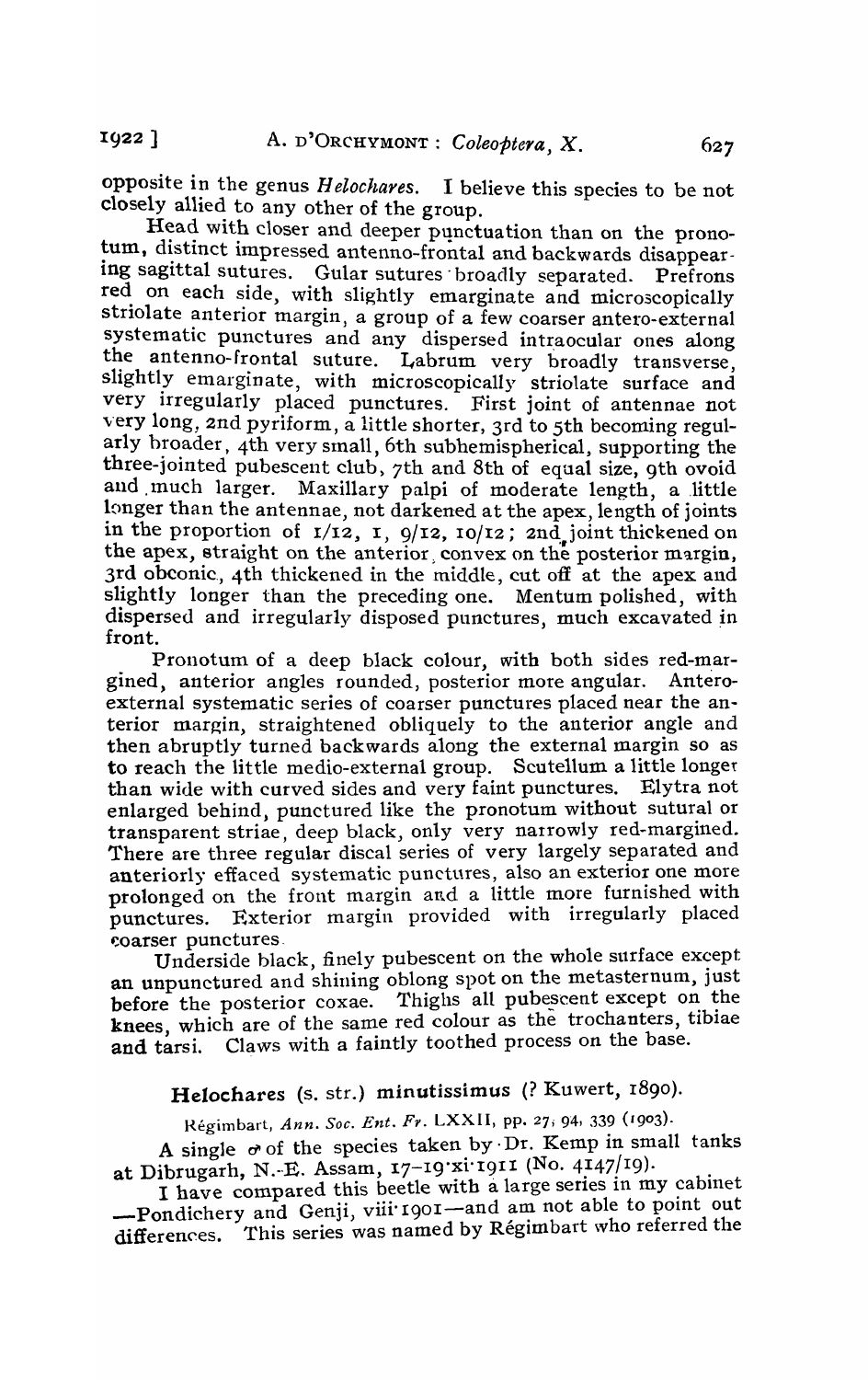examples to H. minutissimus Kuwert. I am, however, not quite sure that he was correct in his identification for I do not detect traces of the nitid and oblong hairless spot alluded to by Kuwert on the metasternum just before the hind coxae. This character is, I believe, not a sexual one for I have examined the underside of several of my specimens and of those from the Abor collection also, both males and females; all have this part of the body densely pubescent. H. *minutissimus* Kuw was captured in Arabia or Syria and is said to have the head "piceo-nigro" and the scutellum oblong. The species known by Régimbart, widely spread over Hindustan and Indo-China, has a rather rufesceut head with a faint obscure tinge and a triangular scutellum. The prostitum and the mesosternellum show a very flat swelling in the middle, before the coxae. and the last abdominal ventral plate is provided with the usual little ciliate emargination on its posterior margin. Assuming Kuwert was right in his description, the Indian species would perhaps be undescribed. Unfortunately I cannot elucidate the question as I have not seen typical specimens, nor have I been'able to' compare Indian and Syrian specimens.

The  $\sigma$  is of a narrower shape than the  $9$ , with elytra not so strongly dilated behind the middle.

## Sternolophus (Neosternolophus) tenebricosus, Blackburn.

One specimen captured by Dr. Kemp at Dosing, 1400 feet. on the Shimang River,  $25$  i'1912 (No. 4153/19)

### Amphiops mirabilis, Sharp.

Several individuals taken at Dibrugarh, N.-E. Assam, on the  $17-19$ xi<sup>t</sup>I9II, by Dr. Kemp are referred to this species. They were first thought to belong to A. gibbus Illiger, but Mr. Kolbe to whom I sent specimens for comparison with the unique type, has written me that the Dibrugarh specimens are not the same. The type of *A. mirabilis* (Ceylon), being unique also, has not been accessible; but a specimen (No. 10678) from Ceylon (typical country) sent by Mr. Kolbe seems to belong to it. And, indeed, the punctuation of the upper surface is coarser than in the cotype I have seen of A. *pedestris* Sharp, the most nearly allied species; the punctures of the interstices are as coarse as the serial ones and mixed on the sides with numerous finer and smaller punctures. This occurs also in the Dibrugarh material, in a specimen from Tonkin (Dap Can) and another from Sumatra (Palembang). The finer punctures are absent in the variety *variolosus* Regimbart (cotype in my~ cabinet) and most of the *mirabilis* specimens seen (India: Mandar, Konbir,, Belgaum; Tonkin: Dap Can, China: Tsing tau; Java: Malang). A. *variolosus* is said to be diffeten tiated by the very coarse punctuation of the elytra, serial and interstitial punctures being of one size, very large and deep. Nevertheless, I think *variolosus* must not be separated from *mirabilis*. The